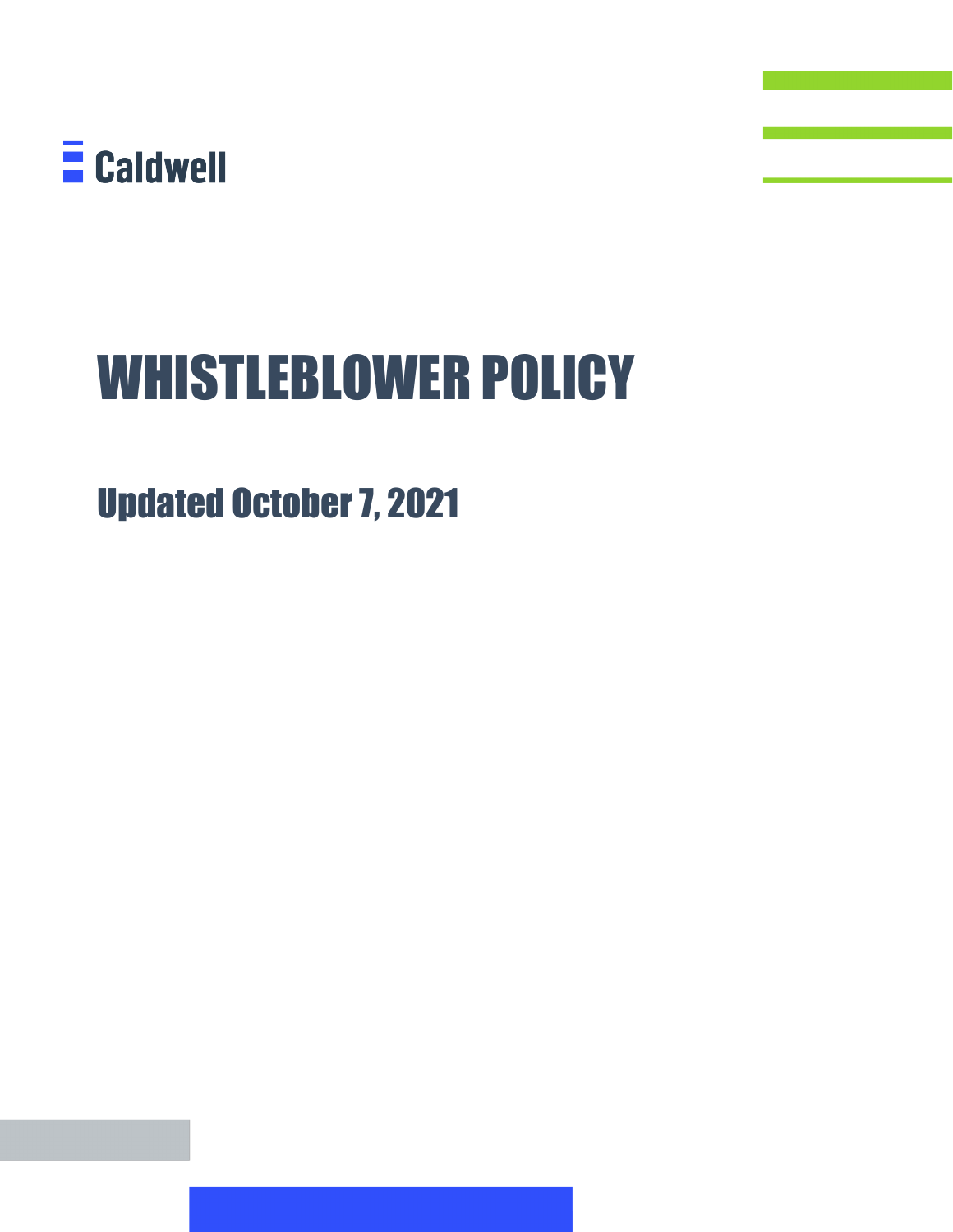# WHISTLEBLOWER POLICY

#### INTRODUCTION

It is the policy of The Caldwell Partners International Inc. (together with its subsidiaries, the "Company") to comply with and require its employees to comply with all applicable legal and regulatory requirements relating to corporate reporting and disclosure, accounting and auditing controls and procedures, securities law compliance and other matters pertaining to fraud against the Company and its shareholders. In addition, the Company has adopted a Code of Business Conduct and Ethics (the "Code") that, among other things, requires prompt reporting by employees of any alleged or suspected illegal activity or violations of the Code or a code of conduct of any of its subsidiaries (the "compliance matters").

In furtherance of the foregoing, the Company's Audit Committee has adopted the following procedures:

## Reporting of Complaints

Any employee of the Company must submit any good faith complaints or concerns regarding questionable treatment or alleged violations with respect to compliance matters.

Any complaint with respect to alleged illegal activity or corporate reporting and disclosure, accounting and auditing controls and procedures, or securities law compliance and other matters pertaining to fraud may be submitted anonymously by mail or may be delivered to the Company's Chair or the Chair of the Audit Committee.

If the complaint is written and sent via the mail, the employee should mark the envelope as "confidential and private". If an employee wishes to discuss the matter orally, he or she should indicate this in the submission and include a telephone number at which he or she might be contacted if the Chair or of the Chair of the Audit Committee deems it appropriate.

To the extent possible, any complaint should be factual rather than speculative or conclusory, and should contain as much specific information as possible to allow for proper assessment. The complaint describing an alleged violation or concern should be candid and set forth all of the information that the employee knows regarding the allegation or concern. For example, complaints should include dates, places, persons involved, witnesses and sufficient detail so that an investigation can be conducted.

#### **Chair of the Board:**

Mail: Mr. Elias Vamvakas Greybrook Capital 890 Yonge Street 7th Floor Toronto, ON M4W 3P4 Canada

Telephone: (647) 478-8887 E-mail [elias.vamvakas@greybrook.com](mailto:elias.vamvakas@greybrook.com)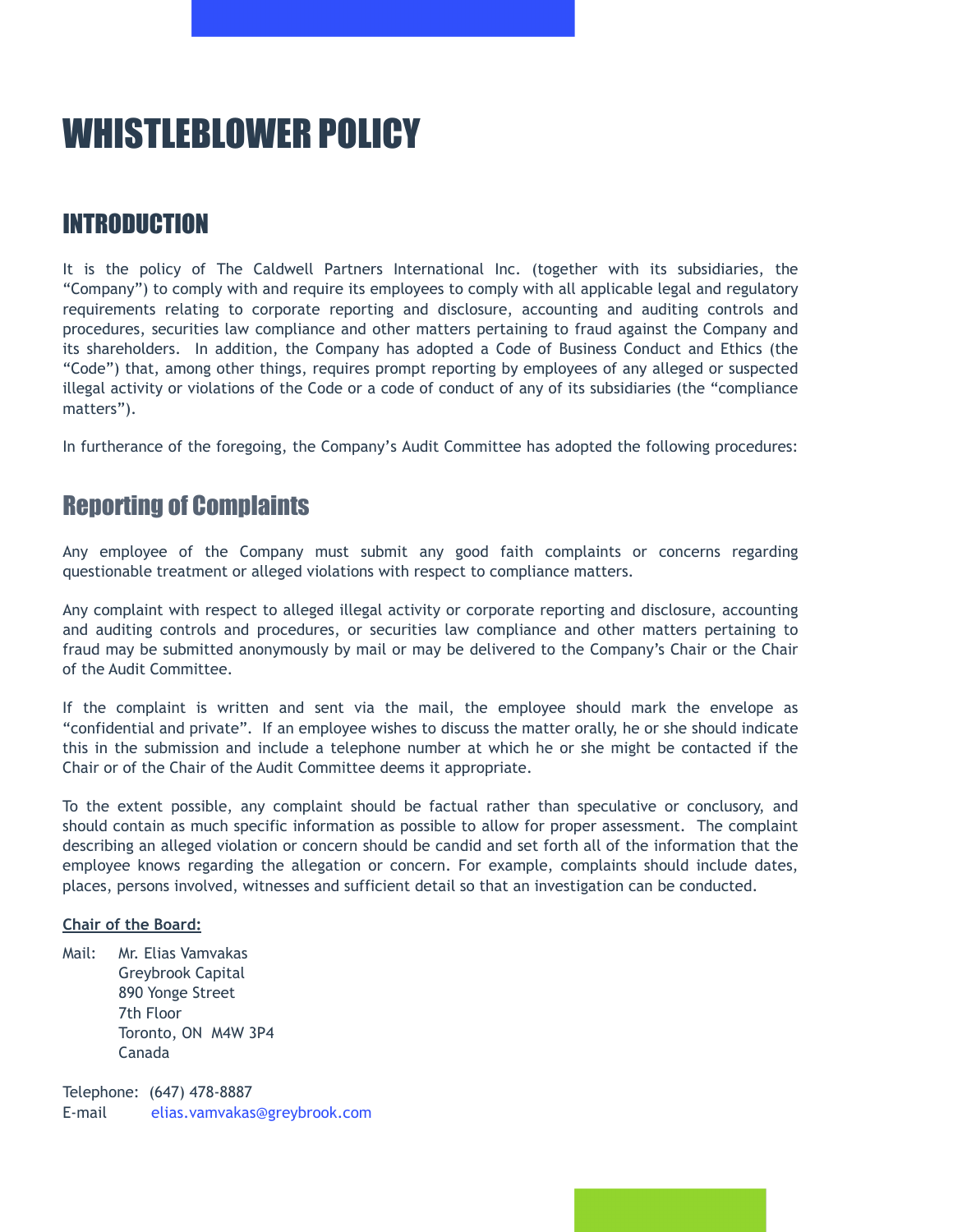#### **Chair of the Audit Committee:**

Mail: Ms. Kathy Welsh Chair of the Audit Committee 89 Ballantrae Rd. Stouffville, Ontario L4A 1M5

Telephone: (416) 571-8773 E-mail kwelsh@royorchard.com

#### Treatment of Complaints and Investigations

Upon receipt of a complaint, the Chair or Chair of the Audit Committee shall make a determination, in his or her reasonable judgment, whether a reasonable basis exists for commencing an investigation into the complaint. To assist in making this determination, the Chair may conduct an initial, informal inquiry. To the extent possible, all complaints should be handled in a confidential manner.

The Chair or the Chair of the Audit Committee, as the case may be, shall report to the Audit Committee on a regular basis about all complaints submitted to him or her since the last report, together with his or her determination of the complaint and the results, if any, of any informal investigations.

The Audit Committee will then determine, in its reasonable judgment, whether a reasonable basis exists for commencing a formal investigation into the complaint or whether to forward the complaint to the Nominating and Corporate Governance Committee if the complaint is not in regard to accounting and auditing controls and procedures, securities compliance and other matters pertaining to fraud against the Company. If the Audit Committee makes the determination (i) that there is substantive merit to the complaint and (ii) that it will assume carriage of the complaint, then it shall instruct the Company's general counsel ("general counsel") to proceed with a formal investigation.

In the event the complaint is forwarded to the Nominating and Corporate Governance Committee by the Audit Committee and the Nominating and Corporate Governance Committee determines that (i) there is substantive merit to the complaint and (ii) that it will assume carriage of the complaint, then it shall instruct the general counsel to proceed with a formal investigation.

The Chair shall oversee all investigations under the authority of the Audit Committee or the Nominating and Corporate Governance Committee, as the case may be. The Audit Committee or the Nominating and Corporate Governance Committee, as the case may be, shall have the authority to retain outside legal or accounting expertise in any investigation as it deems necessary to conduct the investigation in accordance with its charter and this policy.

#### Investigation Principles

• All complaints will be investigated, however the scope and nature of the investigation will be determined by the seriousness of the issue raised in the complaint, the credibility of the information or allegations in the complaint, and the availability of information or evidence for an investigation.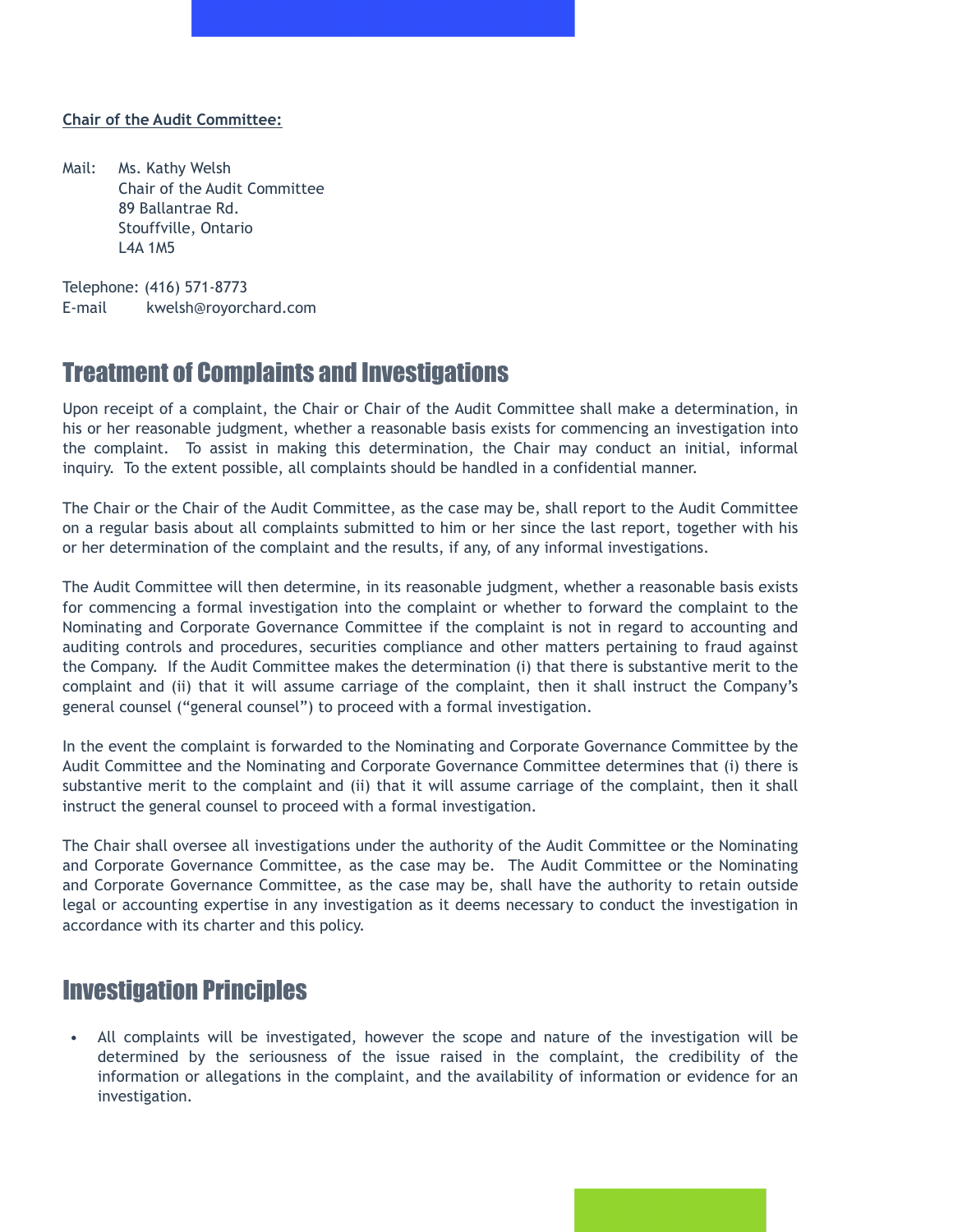- Any employee of the Company who makes a complaint will be given the opportunity to receive follow-up on their concern in a timely fashion. Due to confidentiality issues, the information offered will need to be limited. Beyond such constraints, the response will contain an acknowledgment that the concern was received and a brief overview of how the matter will be dealt with, as well as an indication of whether or not further investigation will follow. The amount of contact between the employee making the complaint and the department/person(s) investigating the complaint will depend on the nature of the issue and the clarity of the information provided.
- A person against whom a complaint has been made (the "Respondent") will receive fair and unbiased treatment. If the complaint indicates a possible finding of misconduct against the Respondent, he or she will be given an opportunity to answer the allegation(s).
- All employees have a duty to cooperate in an investigation. Failure to cooperate or providing false information in an investigation will lead to the Company taking effective remedial action commensurate with the severity of the offence.

The Company will use reasonable efforts to treat all complaints, information gathered in relation to such complaints, and investigation results confidential in order to protect privacy of those involved and the integrity of this Policy.

#### Corrective Action

The Audit Committee or the Nominating and Corporate Governance Committee, as the case may be, with the input of the Chair, the general counsel and Company management, if requested, will determine the validity of a complaint and any corrective action, as appropriate.

It is the responsibility of the Audit Committee or the Nominating and Corporate Governance Committee, as the case may be, to report to Company management any non-compliance with legal and regulatory requirements and to assure that management takes corrective action including, where appropriate, reporting any violation of the relevant federal, provincial, state or regulatory authorities. Directors, officers and employees that are found to have violated any laws, governmental regulations or Company policies will face appropriate, case-specific disciplinary action, which may include demotion or discharge. Police will be contacted if activities of a criminal nature are identified.

#### No Retaliation

The Company will not retaliate and will not allow any retaliation or discrimination by its employees of any kind against any employee who submitted a good faith complaint. Specifically, the Company will not discharge, demote, suspend, threaten, harass, or in any other manner discriminate or retaliate against any employee submitting a good faith complaint.

In addition, neither the Company nor any of its employees may retaliate or discriminate against any employee who lawfully provides information to the authorities regarding any conduct which the employee reasonably believes constitutes a violation of federal, provincial or state securities or antifraud laws or who participates in or otherwise assists with a proceeding relating to such potential violations by the Company or its employees.